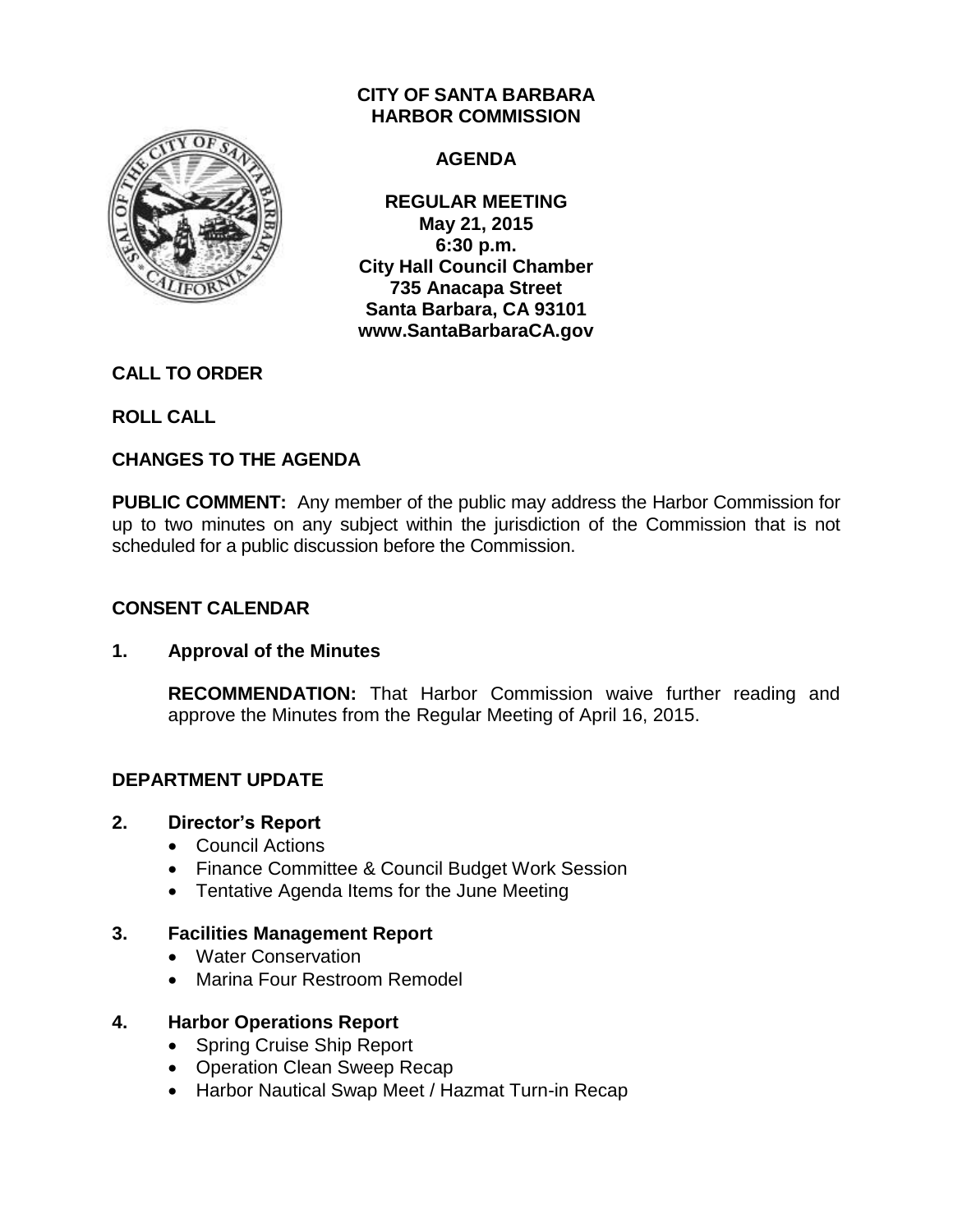Harbor Commission Agenda May 21, 2015 Page 2

### **NEW BUSINESS**

### **5. Proposed Lease Agreement with Santa Barbara Sailing Club**

**RECOMMENDATION:** That Harbor Commission review and recommend to the City Council approval of a five-year lease agreement with Santa Barbara Sailing Club for 8,677 square feet of dry boat storage area in the Santa Barbara Harbor.

#### **6. Request for Proposal: Commercial Lease Space at 117-G Harbor Way**

#### **RECOMMENDATION:** That Harbor Commission:

- A. Consider the Request for Proposal (RFP) Selection Committee's review of the three business proposals received for the commercial space at 117-G Harbor Way:
- B. Accept the recommendation from the RFP Selection Committee that Marine Services is the most responsive and appropriate business to lease the commercial space; and
- C. Direct staff to negotiate a lease agreement with Marine Services based on the business terms outlines in the RFP and return to Harbor Commission with a proposed lease agreement.

#### **7. Local Coastal Program Update**

**RECOMMENDATION:** That Harbor Commission:

- A. Receive a report on the draft Local Coastal Program (LCP) Update;
- B. Recommend approval of draft LCP policies related to the Waterfront to the Planning Commission and City Council; and
- C. Consider and provide direction to staff on changes to draft policies recommended by LCP Committee members and/ or members of the public.

#### **8. Special Event Camping Permit – Wine and Roses Regatta**

**RECOMMENDATION:** That Harbor Commission:

- A. Review and consider a request for a special permit to allow event participant camping in the Harbor West parking lot from 5 p.m. Friday, August  $14<sup>th</sup>$  until 5 p.m. Sunday, August  $16<sup>th</sup>$  during the 2015 Wine and Roses Regatta; and
- B. Approve Wine and Roses Event Chairman Steve Leo's request for participant camping for the upcoming event, as allowed per Santa Barbara Municipal Code Section 15.16.090.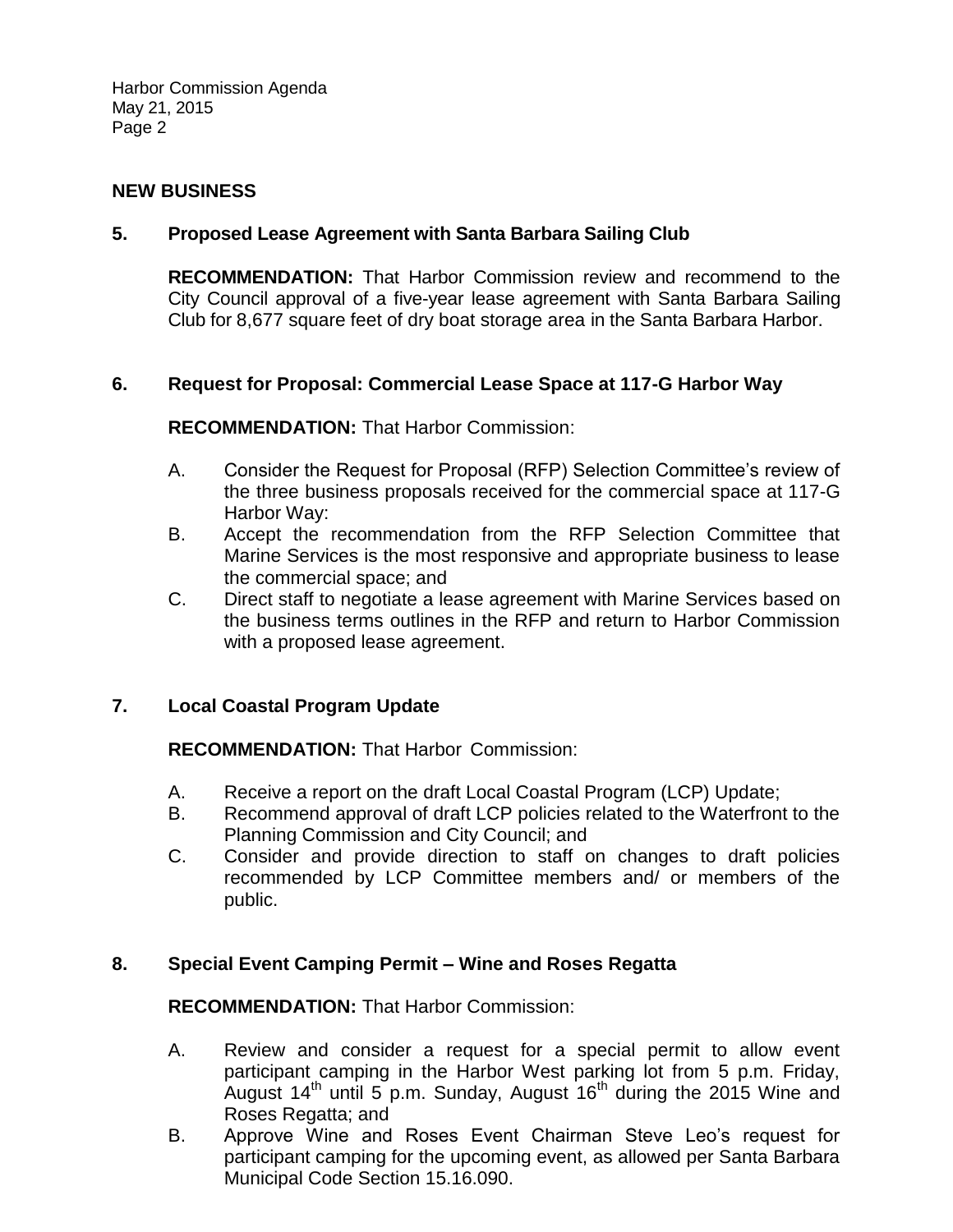Harbor Commission Agenda May 21, 2015 Page 3

# **9. Special Event Camping Permit – Santa Cruz 27 Regatta**

**RECOMMENDATION:** That Harbor Commission:

- A. Review and consider a request for a special permit to allow event participant camping in the Harbor West parking lot from Thursday, July  $16<sup>th</sup>$  until Monday, July 20<sup>th</sup> for the Santa Cruz 27 Regatta; and
- B. Approve the Santa Cruz 27 Regatta's request for participant camping for the upcoming event, as allowed per Santa Barbara Municipal Code Section 15.16.090.

# **10. Fiscal Year 2016 and 2017 Slip Transfer Fee Recommendation**

**RECOMMENDATION:** That Harbor Commission:

- A. Recommend approval of a \$25 per linear foot slip transfer fee increase in Fiscal Year 2016 and Fiscal Year 2017 on all slip categories except 20 foot and 25-foot slips; and
- B. Forward a recommendation to City Council for approval of the Waterfront Department's proposed Fiscal Year 2016 and Fiscal Year 2017 transfer fees and incorporation into the City budget process.

# **COMMISSION/STAFF COMMUNICATIONS**

# **ADJOURNMENT**